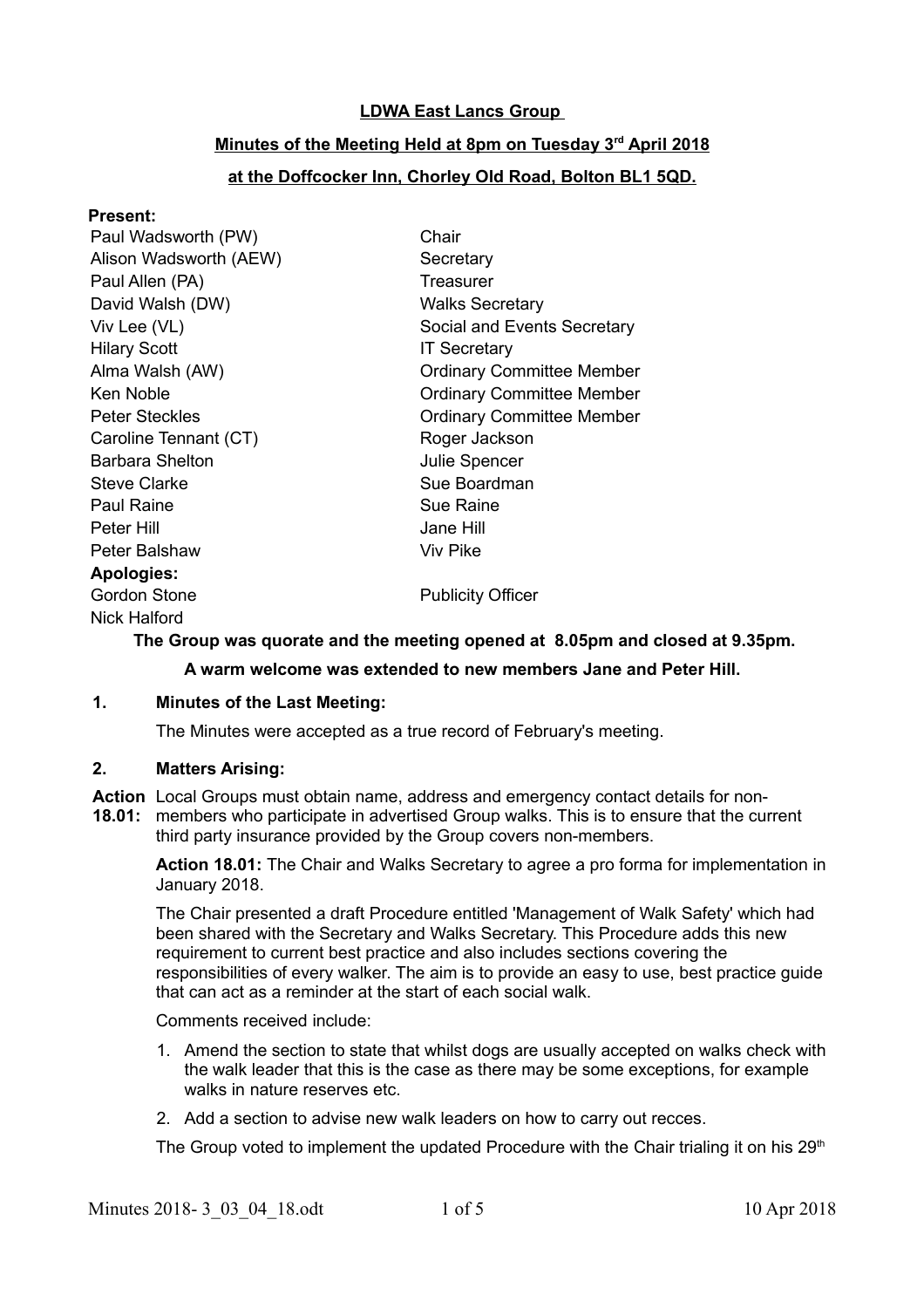April 2018, Bronte Round walk.

CT will provide laminated copies that will be distributed to regular walk leaders.

**April update:** This issue has been overtaken due to the requirement for the NEC and every local group to comply with new national General Data Protection Regulations (GDPR) and is currently on hold. Draft documents have been issued by NEC for review by Group Secretaries. NEC are to meet on 7<sup>th</sup> April, with advice, guidance and an updated Data Protection policy being issued to all group officers and all LDWA members in May. The introduction of GDPR will probably mean some different ways of working for the Group. We will await the new documents and discuss the implications with the Group at a later meeting.

# **Action:** Ongoing

- **18.02** The Chair tabled a proposed Income/Expenditure for 2017/18 which shows that the Group generated a healthy profit from the 2017 Two Crosses and Red Rose 50 Challenge Events and listed the usual routine spend (Equipment storage, June party, Xmas meal thank you paid to Event Marshals, meeting refreshments etc). The Group are invited to make proposals as to how this money could be spent. New agreed items include:
	- Refresher CPR Course
	- Purchase of 100 plastic soup bowls at an approximate cost of £150.

**Action 18.02:** The Secretary to action the above, and all to provide further suggestions.

**April update:** 99 plastic bowls have been ordered at a cost of £126. Further suggestions can be tabled at any time.

#### **Action:** Ongoing

**18.03** The Treasurer has received a cheque for £170 from the North Yorkshire 100 Committee in recognition of the Group's contributions to the breakfast stop on the 2017 100. A debate on how these monies should best be used took place and the Group voted that the money should be divided equally between the marshals who provided a full shift at the breakfast stop.

**Action 18.03:** Viv Lee to provide names of the marshals to the Treasurer who will then issue cheques.

**April update:** Viv has identified 16 marshals who will each receive an equal share of the £170. The Treasurer will send out cheques.

**Action:** Closed

#### **Agenda Items:**

# **3. Chair and Secretary's Update:**

- 3.1 The Chair thanked all members for their cards, messages of support and the gift voucher following his hospital admission for drainage of a large pelvic infection resulting from his recent hernia surgery. As of today he is off the intravenous antibiotics but still needs to take oral antibiotics to prevent the infection recurring but a return to full recovery will take some time and a long walk now consists of one mile followed by a much needed rest!
- 3.2 The Chair apologised for the size of the room. The Doffcocker has received a paid booking for the Billiards Room so we were asked to relocate to this smaller room.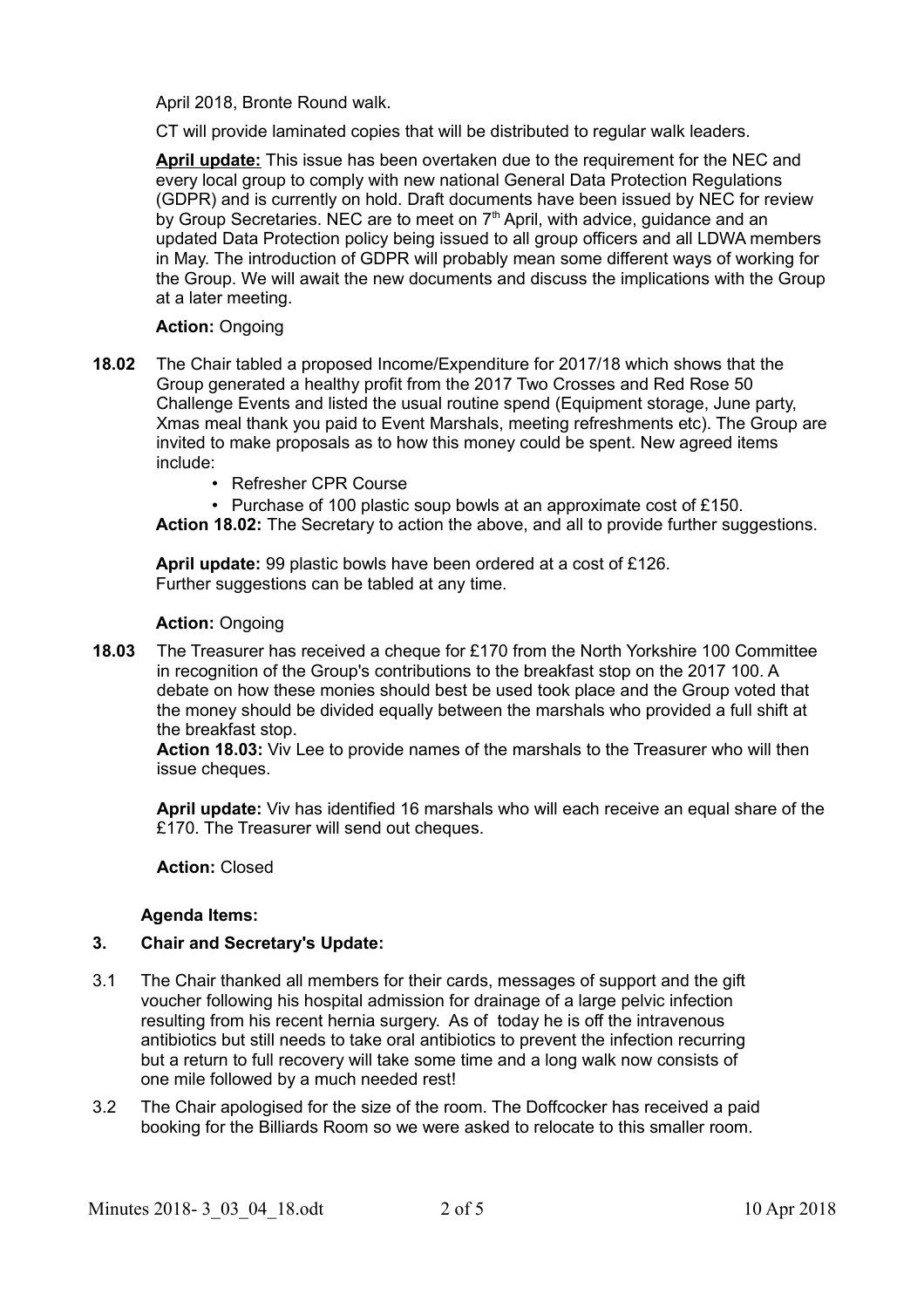# **4. Treasurer's Update:**

4.1 The Treasurer gave a verbal update on the Group's financial position.

# **5. Event Secretary's Update:**

## **5.1 Two Crosses Event**

- CT reported that due to adverse weather it was decided to only allow the 17 mile route to proceed. This decision was taken for health and safety reasons as the Event was not fully staffed with marshals and certain CPs were inaccessible by car. All entrants accepted this and there were no complaints.
- There were 199 pre-entries and 18 on the day entrants. As there were 126 non-starters, 91 entrants started the event. 6 people safely retired from the event with no reported injuries or incidents.
- Whilst a healthy profit was made, this was reduced due to fewer on the day entries. All food had already been purchased and left over perishable food was donated to marshals after the event with VL donating the remainder to Bury Blind Food Bank. Where appropriate tinned food and items with a long use by date have been stored for use at the Red Rose 50. Other items were shorter use by dates were distributed at the meeting with the remainder being donated to Paul Raine for use at the Peelers Hike.
- A table was broken during the event, VL has replaced.
- The status of all entrants who stated they were members was checked and there were no anomalies.
- No charge was made by the National Trust for the Event.
- The new route description was used which bypasses Reddisher Wood. The Chair stated that as The Two Crosses is an anytime challenge the revised GPX and route Description need updating on the Long Distance Paths section of the LDWA web site.

**Action 18.04:** CT to arrange the update. Action: Ongoing

- CT has updated the Two Crosses Manual and sent it to the IT Secretary for inclusion on the web site. Specific reference is made to the fact that the Group does not provide disposable items.
- If any Marshal has any clippers left from the Event please return them to Caroline.
- There are no badges left but a few queries were made as to whether they will be available in future. Given the high volume of badges required to place an order, the Group agreed not to provide badges in future.
- The Group agreed to make the following donations to recognise support given to the Event: £45 to Bolton Mountain Rescue £25 to the National Trust £100 to the Laurel Centre's Roof Appeal **Action 18.05:** The Treasurer to make the agreed donations on behalf of the Group. **Action:** Ongoing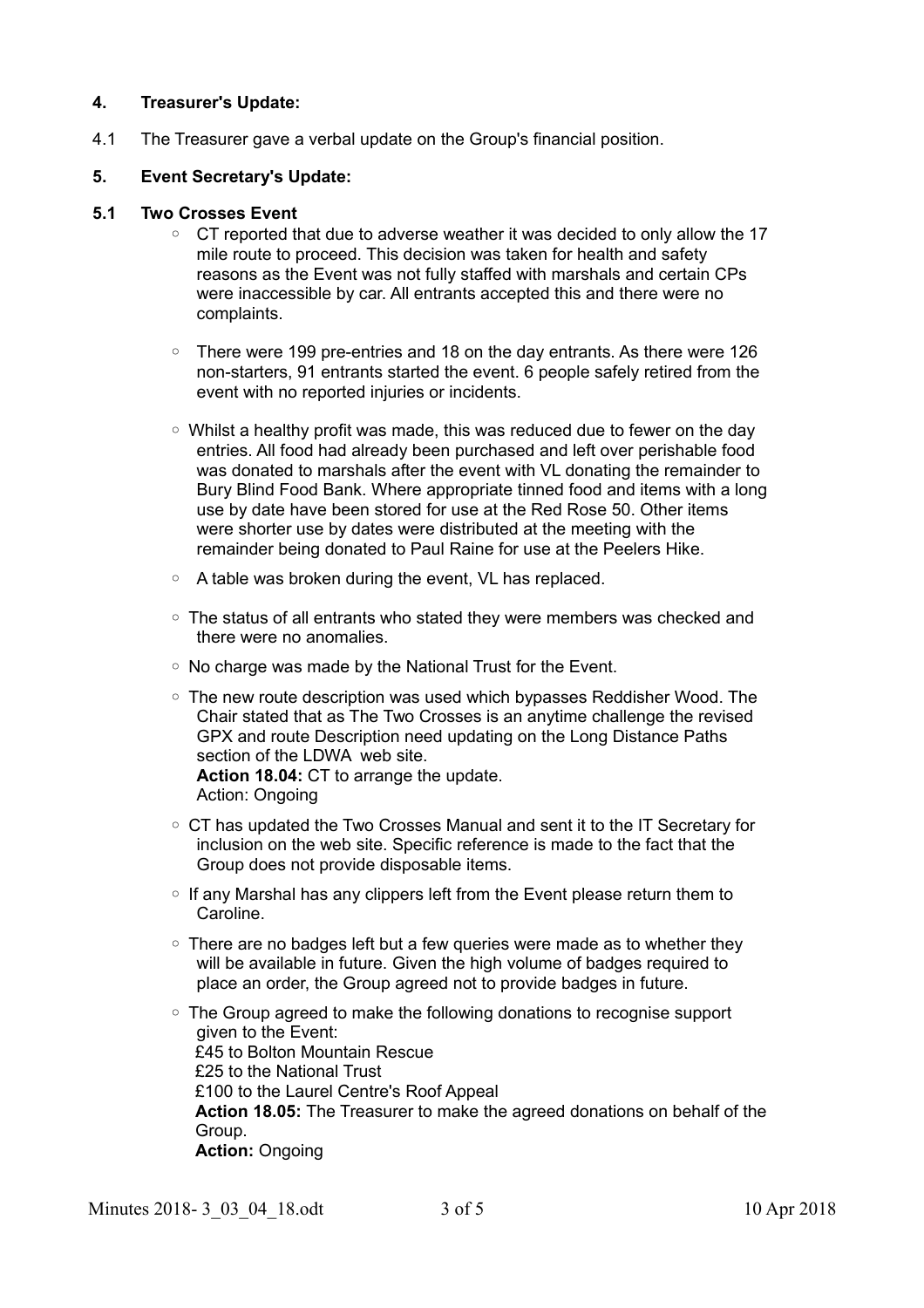○ It was agreed to hold the next Two Crosses Event on Sunday 17<sup>th</sup> March 2019. Entry prices were agreed as follows: Members **£8.00** Non-members  $\overline{f}$ 10.00 All above prices are in addition to SI fees On the day entries £14.00 **Action 18.06:** Viv Lee to book the Laurel Centre. **Action:** Ongoing

The Chair thanked all the organisers and marshals for the efforts to make another memorable and successful Two Crosses Event despite the adverse weather.

# **5.2 Red Rose 50 Event**

- The RR50 Committee had met before the Group meeting, brief update as follows:
- CT confirmed 23 entries received to date, all via SI. Entry numbers are expected to increase following the publication of an article about the Red Rose 50 which appeared in the recent Strider.
- All CPs and the Turton Tower car park have been booked.
- Staffing Co-ordinator Roger Jackson has most CP Leaders identified. Volunteers to marshal still required.
- There are currently insufficient Hi Viz jackets for the RR50. **Action 18.07:** CT to order more. **Action:** Ongoing

# **6. Walks Secretary's Update:**

- 6.1 The Walks Secretary is looking for a Sunday walk leader for the September to December 2018 Walks Programme. Please contact Dave if you would like to lead a walk.
- 6.2 Dave reported that Wednesday walks are well attended and that numbers on Sunday walks are increasing.
- 6,3 The Chair thanked Steve Clark for volunteering to lead the Bronte Round on  $29<sup>th</sup>$ April 2018 for him following his recent illness. The last 13 badges are available to purchase , see Steve if you are interested.

#### **7. Social Secretary's Update:**

- 7.1 Full details of all social events can be found on the website.
- 7.2 The Two Crosses/100 Party is confirmed as Saturday  $9<sup>th</sup>$  June 2018 at St. Margaret's Church Hall. The Group will provide bottled beers, wines and soft drinks.

#### **8. IT Secretary's Update:**

- 8.1 The IT Secretary's had reported that the website was up to date. Website statistics will be presented at a future meeting.
- 8.2 Hilary commented that the East Lancs Facebook page had received 579 hits following the Two Crosses.